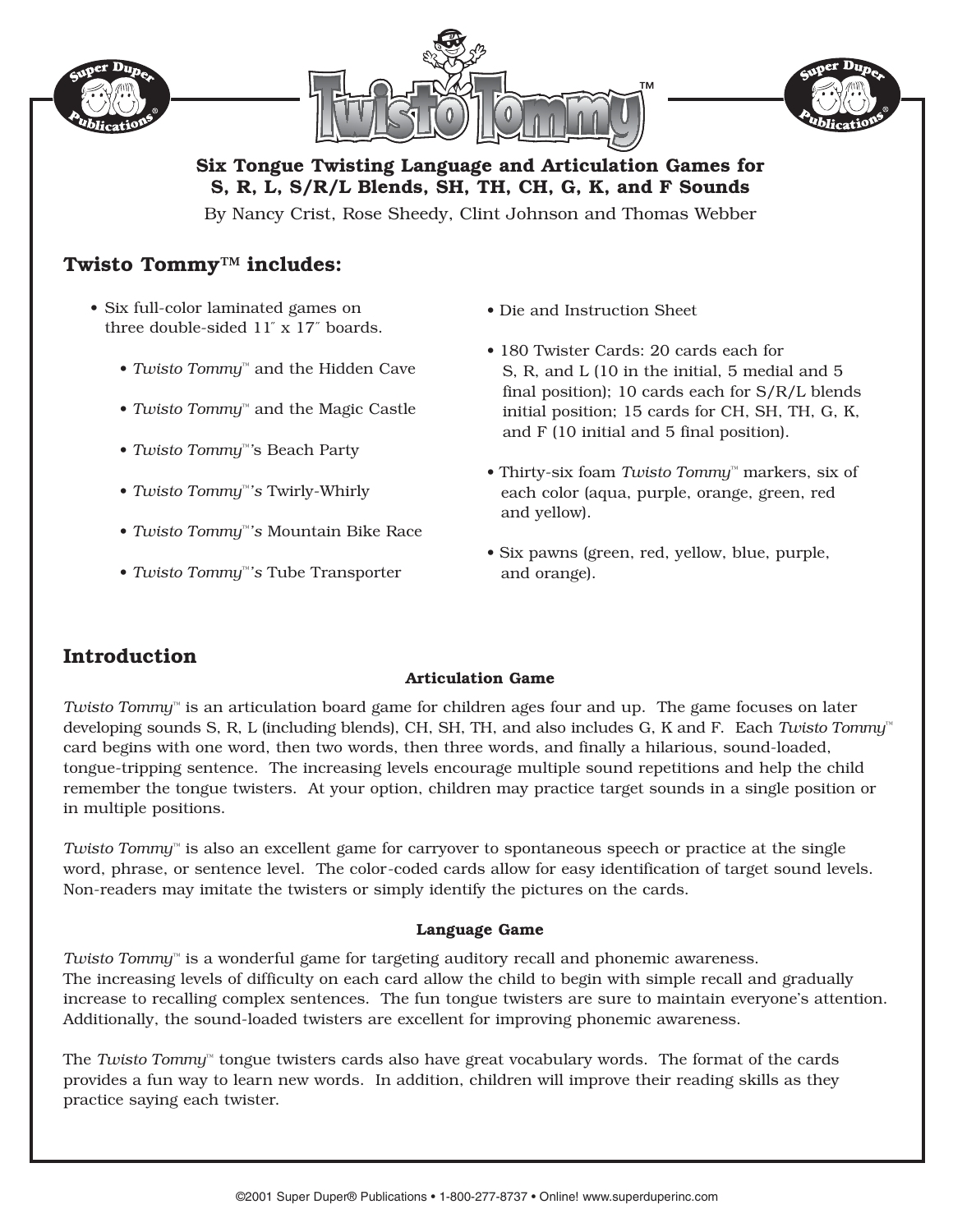# **Getting Ready to Play**

- 1. Choose any *Twisto Tommy™* game board and place it on the table.
- 2. For articulation, separate the *Twisto Tommy™* cards into individual decks of S, R, L, S-blends, R-blends, L-blends, SH, CH, TH, G, K, and F, or separate the individual phoneme decks into smaller decks containing just a single position. For language, choose any cards you like.
- 3. Choose the deck(s) that the player will use to play the game. For example, all players may be working on the S sound, or each player may be working on a different target sound in a different position.
- 4. Place each card deck face down on the table next to the game board. If possible, place each deck near the player working on the sound in that target deck.
- 5. Players receive five *Twisto Tommy™* markers of the same color and a matching pawn.

#### **How to Play** *Twisto Tommy™* **and the Hidden Cave,**  *Twisto Tommy™* **and the Magic Castle and** *Twisto Tommy™'s* **Mountain Bike Race**

**Object of the Games:** Be the first player to travel around the game board, collect five *Twisto Tommy™* markers and arrive at the "Finish."

- 1. Decide who goes first choose the player with the closest birthday or the player who guesses the number you are thinking. Players may also roll the die and the one with the highest number goes first.
- 2.Each of these game boards has five larger white spaces with a picture scene. Players place one of their *Twisto Tommy™* markers on each of the five white spaces (see sample set-up sheet). They will use their matching pawn to move around the board.
- 3.Then, each player rolls the die and moves to the corresponding space. He/She chooses a card from his/her deck and says a tongue twister. He/She may read the entire card or a specific color-coded level. Non-readers or younger players may identify the picture on the card or repeat the tongue twister after someone reads it to them.
- 4.Players must stop at each larger white space regardless of what they roll. (For example, if a player rolls a three and he/she is only one space from the larger picture space, then he/she would stop at that picture, draw a card, and say a twister. The player does not move from this space until his/her next roll.)
- 5.Each player collects a matching marker at each white space after saying their twister.
- 6.Play ends when the first player reaches "Finish" with five matching markers.

#### **How to play** *Twisto Tommy™'s* **Twirly-Whirly**

**Object of the Game:** Ride the Twirly-Whirly and be the first person to collect five *Twisto Tommy*<sup>™</sup> markers.

- 1. Decide who goes first choose the player with the closest birthday or the player who guesses the number you are thinking. Players may also roll the die and the one with the highest number goes first. Play proceeds clockwise.
- 2. Players place five of their markers in the center of the Twirly-Whirly and a matching pawn on "Start." If there are more than four players, the teacher/parent may want to keep the markers.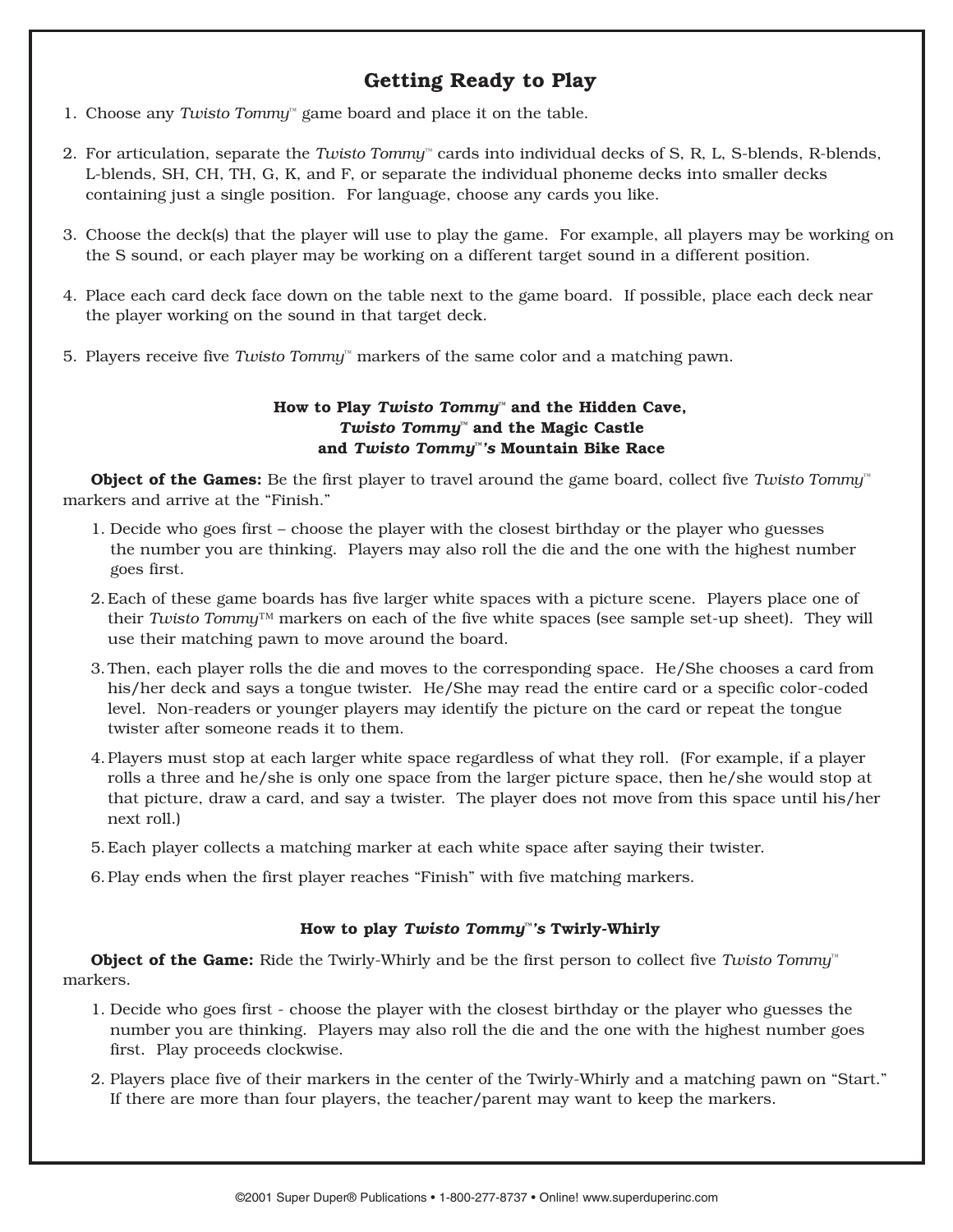- 3. The first player rolls the die. He/She moves his/her matching pawn clockwise to the Number 1, 2, or 3 Car based on the number shown on the die. Then, he/she draws a card and says a twister. He/She may read the entire card or a specific color-coded level. Non-readers or younger players may identify the picture on the card or repeat the tongue twister after someone reads it to them. All other players proceed the same way.
- 4. On the next turn, the player rolls the die and moves clockwise to the Number 1, 2, or 3 Car based on the number he/she rolled. (For example, if player is on Car 1 and Rolls a three, the player moves to Car 3.) Then, he/she draws a card and says a twister. Each time a player passes "Start" while moving to the Number 1, 2, or 3 Car, he/she receives a marker.
- 5. Play ends with the first player retrieving all of his/her markers.

#### **How to play** *Twisto Tommy™***'s Tube Transporter**

**Object of the Game:** Be the first player to transport all his/her *Twisto Tommy™* Markers through the Transporter Tube.

- 1. Decide who goes first choose the player with the closest birthday or the player who guesses the number you are thinking. Players may also roll the die and the one with the highest number goes first.
- 2. Players select up to six markers. Players do not use a pawn in this game. Teachers/Parents decide how many markers each player will receive. For a shorter game, use one to three, and for a longer game use four to six.
- 3. Players start by placing one marker at the Home Base Transporter Tube that matches their marker.
- 4. Then, the first player rolls the die and moves ahead to the corresponding space. He/She draws a card and says a twister. He/She may read the entire card or a specific color-coded level. Non-readers or younger players may identify the picture on the card or repeat the tongue twister after someone reads it to them.
- 5. Once the player's marker reaches the Space Station, the player starts at the Home Base again with a new marker.
- 6. The first player to transport all his/her markers to the Space Station wins.

#### **Game Variations**

- For a faster game, have the players just say the twisters after collecting a marker.
- Allow the player to choose one of the twisters from his/her target deck. Give him/her time to memorize it. The player then recites the twister at each turn according to the number he/she rolled on the die. Once the player is able to say the twister without errors, give him/her another card.
- Use the twister cards without the game board. For extra fun, have the player say the twister as fast as he/she can at least three times in a row without any errors. Increase the number of times the player has to say the twister.
- Allow the players time to memorize a twister. Have a contest to see who can say his/her twister the most times with no errors.